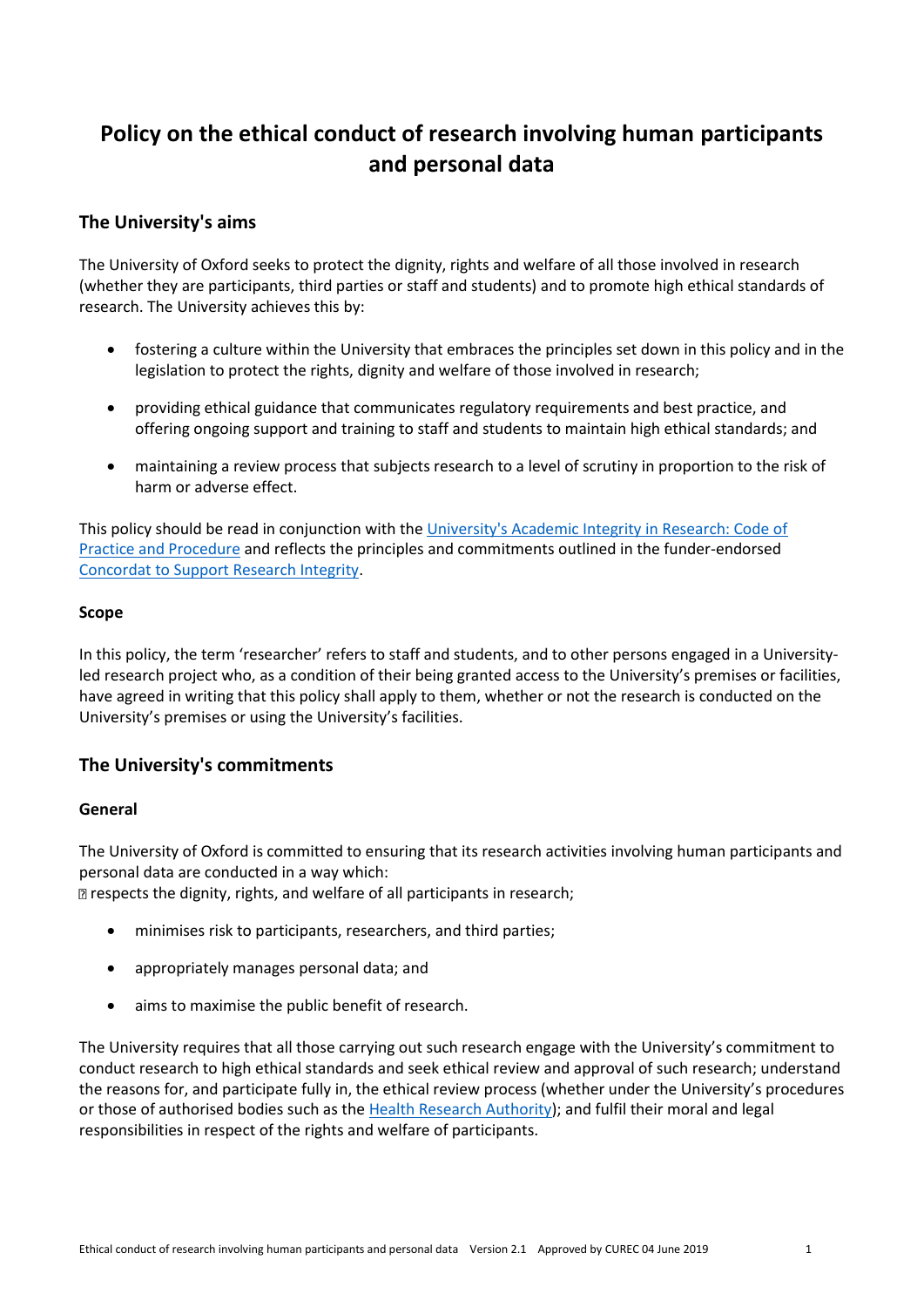## **Rigour**

The University is *committed* to ensuring that research involving human participants and personal data conducted on University premises or by University staff or students is carried out to high ethical standards.

The University meets this commitment by:

- requiring that research is designed and undertaken in a manner that evinces a commitment to accountability and quality;
- setting appropriate standards for the conduct of research involving human participants and personal data that are in line with current legislation and best practice;
- identifying and reviewing proportionately to the level of risk all research involving human participants and personal data, except where the ethical standards of that research are more appropriately secured by another recognised approval procedure, for example that of the National Health Service; and
- ensuring that research complies with current legislative requirements.

#### **Respect**

The University is *committed* to ensuring that all research involving human participants and personal data contributes to the public good, and that the dignity, rights and welfare of staff and students conducting research, research participants and third parties (which may include family members, carers or the wider community) are respected.

The University meets this commitment by:

- ensuring that any risk of adverse effect on people, either directly or indirectly as a result of participation in the research project, is outweighed by the benefits;
- avoiding or minimising harm to people involved in, or affected by, the research, through sound research methodology, and the early identification and considered assessment of risk;
- requiring that people are fully informed about the purpose and intended possible uses of the research, what their participation involves and details of any risks (unless the relevant ethics committee explicitly approves otherwise because, for example, the research involves the deception of participants in the research project);
- ensuring that participants formally and voluntarily register their consent to participate in such research and can choose to withdraw their participation at any time without adverse consequences; and
- observing the confidentiality of information provided by participants and, where appropriate, respecting their anonymity.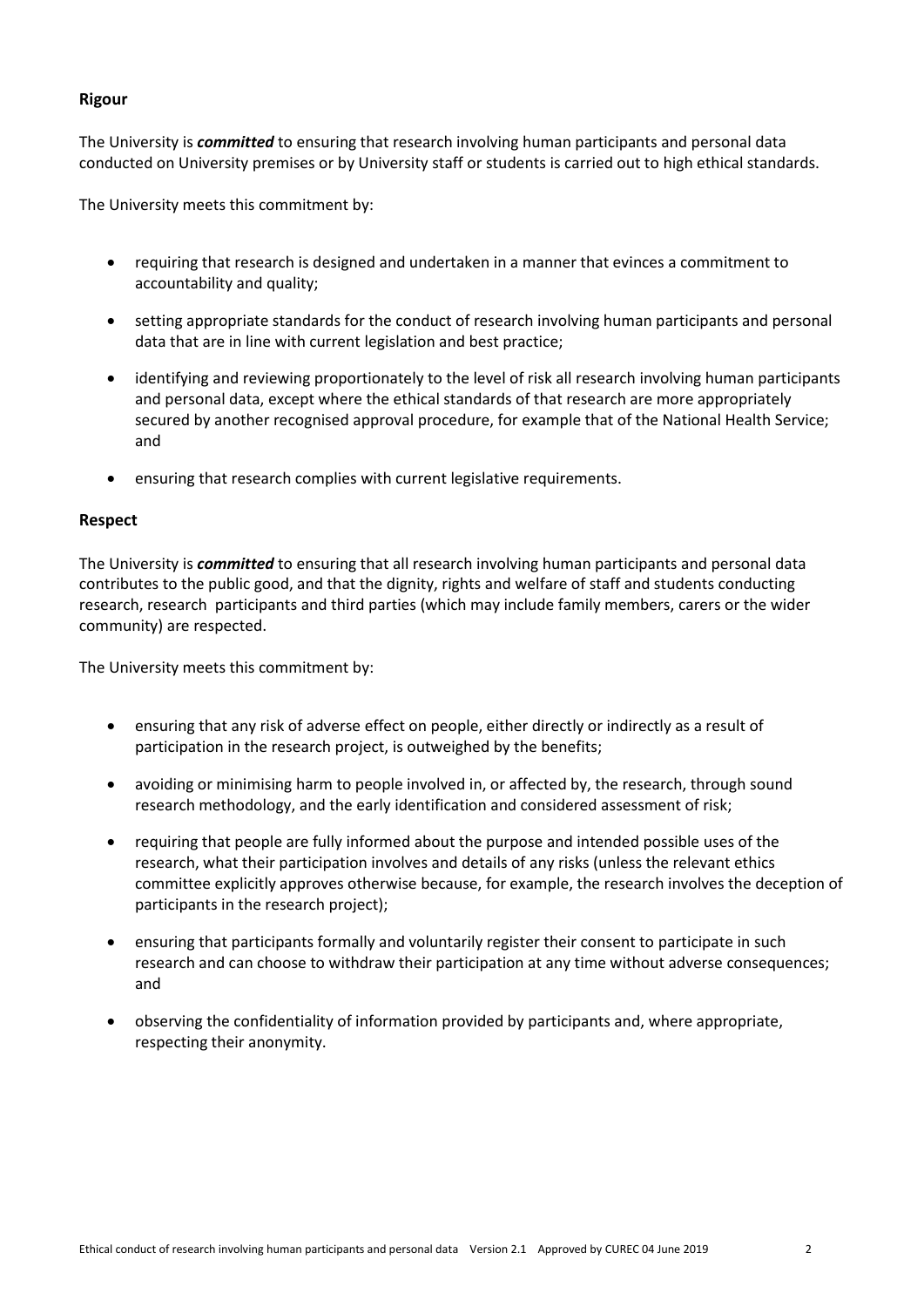## **Responsibility**

The University is *committed* to providing leadership in the area of ethical conduct of research and to participating openly in discussions on the direction of research, and improvements to practice, in this area.

The University meets this commitment by:

- contributing, listening and responding to the debate on issues that research involving human participants and personal data may raise for society;
- working closely with relevant peer groups and government agencies to remain abreast of developments and inform UK policy; and
- maintaining open and transparent procedures relating to the conduct and review of research.

#### **Education and training**

The University is *committed* to sustaining and encouraging ethical research conduct among staff and students through the provision of training to equip them with the skills to recognise potential risks and by raising awareness of the University's policy and procedures and the responsibilities of researchers in helping the University meet its obligations under the relevant legislation.

The University meets this commitment by:

- communicating the University's standards and policies effectively to staff and students involved in research;
- promoting awareness of best practice through education and training;
- providing appropriate training for those undertaking research involving human participants and personal data, and for those responsible for ethical review of such research, so that knowledge and skills are up-to-date; and
- fostering an environment of openness and integrity that encourages collaboration and early communication of potential risks.

#### **Ethical review process**

The University is *committed* to providing a competent, rigorous and externally-moderated process of ethical review that is proportionate to the potential risk and, where a high risk is identified, assesses that risk against the benefits to the public good.

The University meets this commitment by:

- using a procedure that distinguishes research that requires review under external procedures, such as that requiring separate review by the Health Research Authority and separates out low-risk research for 'light-touch' expedited review from those research projects requiring further scrutiny by committee;
- appointing to its ethical review committees a combination of members who are independent of the University or who are no longer involved in research, and also those who are still active in the research areas submitted to the committee for review, that reflect the interests of researchers, participants and third parties; and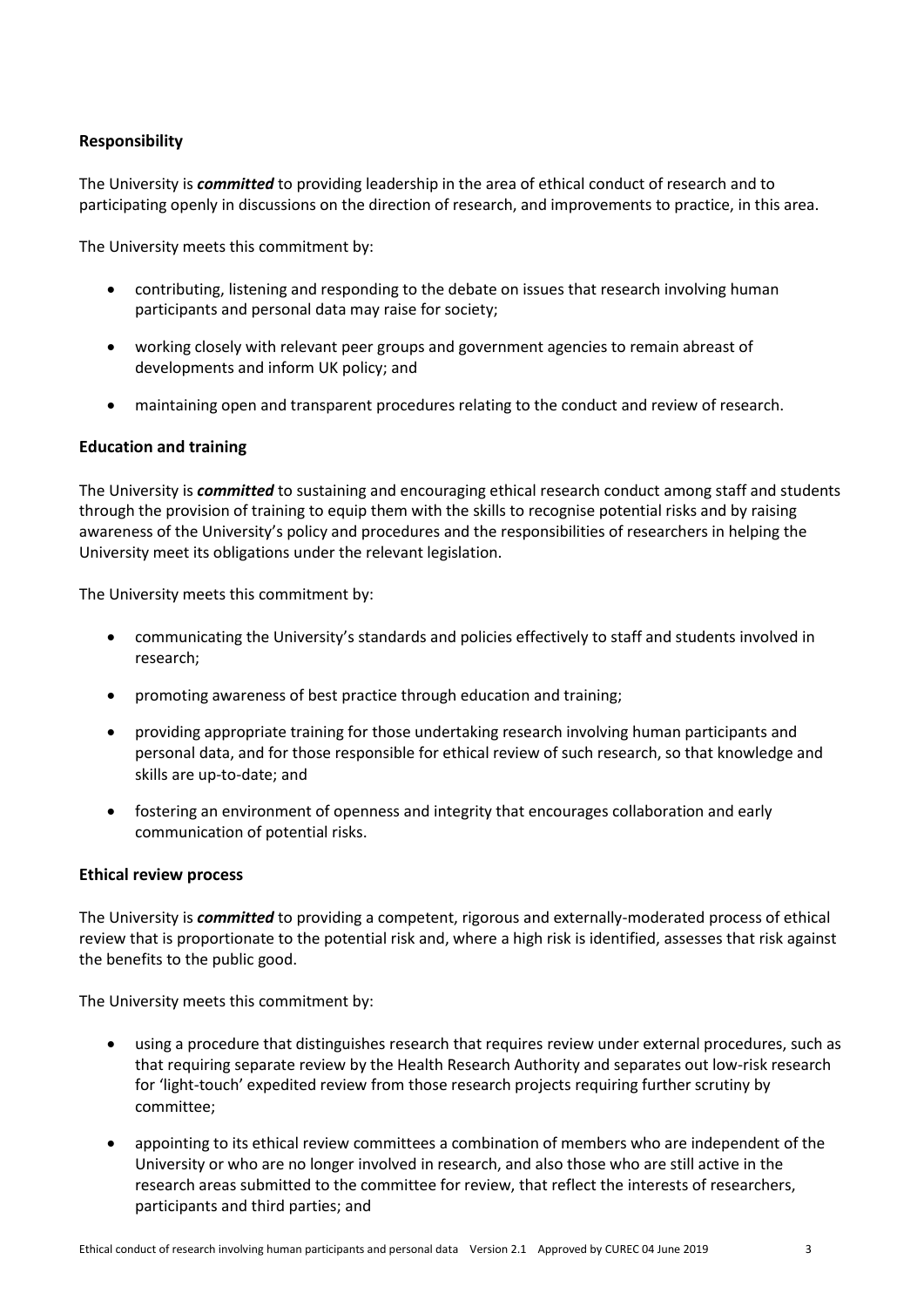keeping under regular review the effectiveness of the ethical review process, including the composition of its review committees.

#### **University staff and students as participants in research**

The University extends to its staff and students the same protection as to all other participants. Staff and students may be invited to participate in research carried out in the University but their participation must be entirely voluntary, they may withdraw at any time, and their participation or decision not to participate will not affect their employment or academic assessment in any way. It is normally acceptable for students to be invited to take part in teaching exercises, one of the main aims of which is to train them to make their own observations.

## **Responsibilities**

#### **Registrar**

The Registrar, reporting to the Vice-Chancellor, is the University's chief administrative officer and, as such, has overall responsibility for ethical conduct in the University and for the University's compliance with government policy and legislation.

#### **Research and Innovation Committee**

It is the responsibility of Research and Innovation Committee to keep under regular review policies which promote the responsible conduct of research and meet the relevant regulatory requirements, including University policy relating to the ethical conduct of research involving human participants and personal data.

#### **Pro-Vice-Chancellor (Research)**

The Pro-Vice-Chancellor (Research) is appointed by Council to provide leadership in all matters relating to research. Specific duties include co-ordination of the activities of bodies concerned with research ethics and an audit role in ensuring that compliance is being achieved in this area. The Pro-Vice-Chancellor chairs the Research and Innovation Committee (to which the Central University Research Ethics Committee reports ) and consults with the Registrar on ethical matters and compliance issues of wider concern to the University.

#### **Heads of division**

Heads of division provide senior academic leadership within the University, an important element of which is to promote the highest ethical standards in the design, conduct and reporting of research.

#### **Heads of department**

Heads of department as senior academic leaders within the University should promote the highest ethical standards in the design, conduct and reporting of research.

As one component of this, heads of departments are responsible to heads of division for ensuring their staff and students observe this policy and for the effective local review and approval of departmental research applications before submission to one of the Central University Research Ethics Committee (CUREC)'s subcommittees for ethical review.

#### **Ethical review committees**

The Central University Research Ethics Committee (CUREC), which reports to Research and Innovation Committee, has overall responsibility for the University's ethical review process and makes recommendations to Research and Innovation Committee on changes to this policy, its remit as set out in the University's regulations and the composition of its membership and that of its subcommittees.